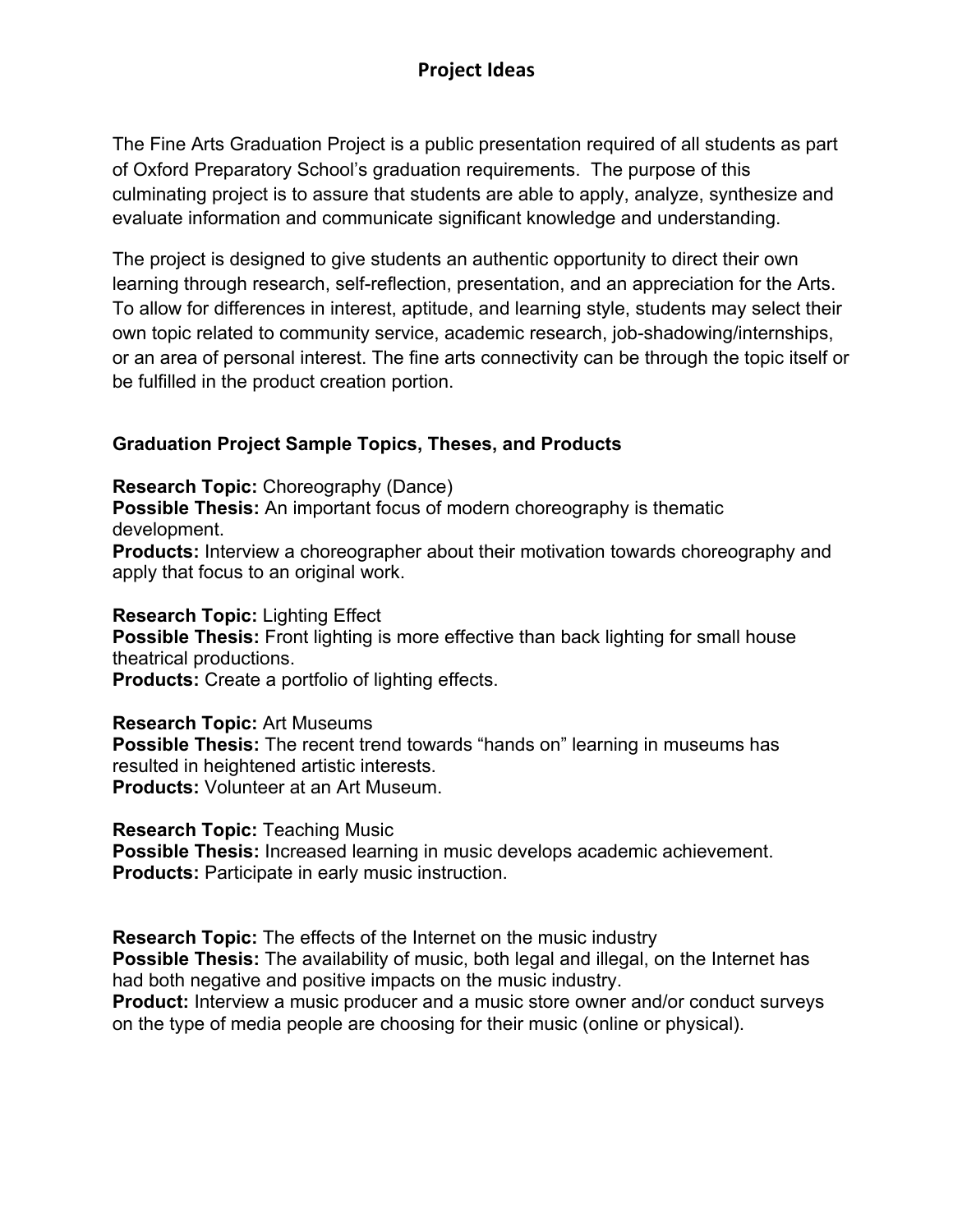# **Project Ideas**

**Research Topic:** Teaching elementary students how to use the Internet safely and properly

**Possible Thesis:** Elementary students who learn to use the Internet safely and properly can conduct better research without being exposed to improper content.

**Product:** Create a guide for elementary students on how to use the Internet safely and responsibly for research and then use it to teach a group of elementary students.

**Research Topic:** The evolution of the use of robotics in the medical field **Possible Thesis:** The use of robotics in the medical has been evolving over the past fifty years.

**Product:** Develop a multimedia presentation (more than a simple powerpoint) showing the timeline and evolution of the use of robotics in the medical field.

**Research Topic:** The crucial events of the Civil Rights Movement in North Carolina **Possible Thesis:** Many significant events took place in North Carolina during the Civil Rights Movement.

**Product:** Create a painting/drawing/illustration of the most pivotal events that took place.

**Research Topic:** Influence of the internet on publishing

**Possible Thesis:** The increased publication of books since rise of the internet has had a profound impact on literacy in America.

**Product:** Interview and shadow a published author.

**Research Topic:** Influence of reading to children.

**Possible Thesis:** Children who are read to from infancy become better readers and better overall students.

**Product:** Conduct surveys and volunteer in a day care setting serving as a "reader" to children.

**Research Topic:** Influence of advertising on children.

**Possible Thesis:** Advertising does not have an adverse effect on children.

**Product:** Create positive advertising using several different media.

**Research Topic:** Censorship in schools.

**Possible Thesis:** Schools should not censor texts from the curriculum. **Product:** Create lesson plans for use of a controversial piece of literature in the high school English class.

**Research Topic:** The media and its influence **Possible Thesis:** Major global events and issues desensitize the public. **Product:** Conduct surveys and measure attitudes toward today's media.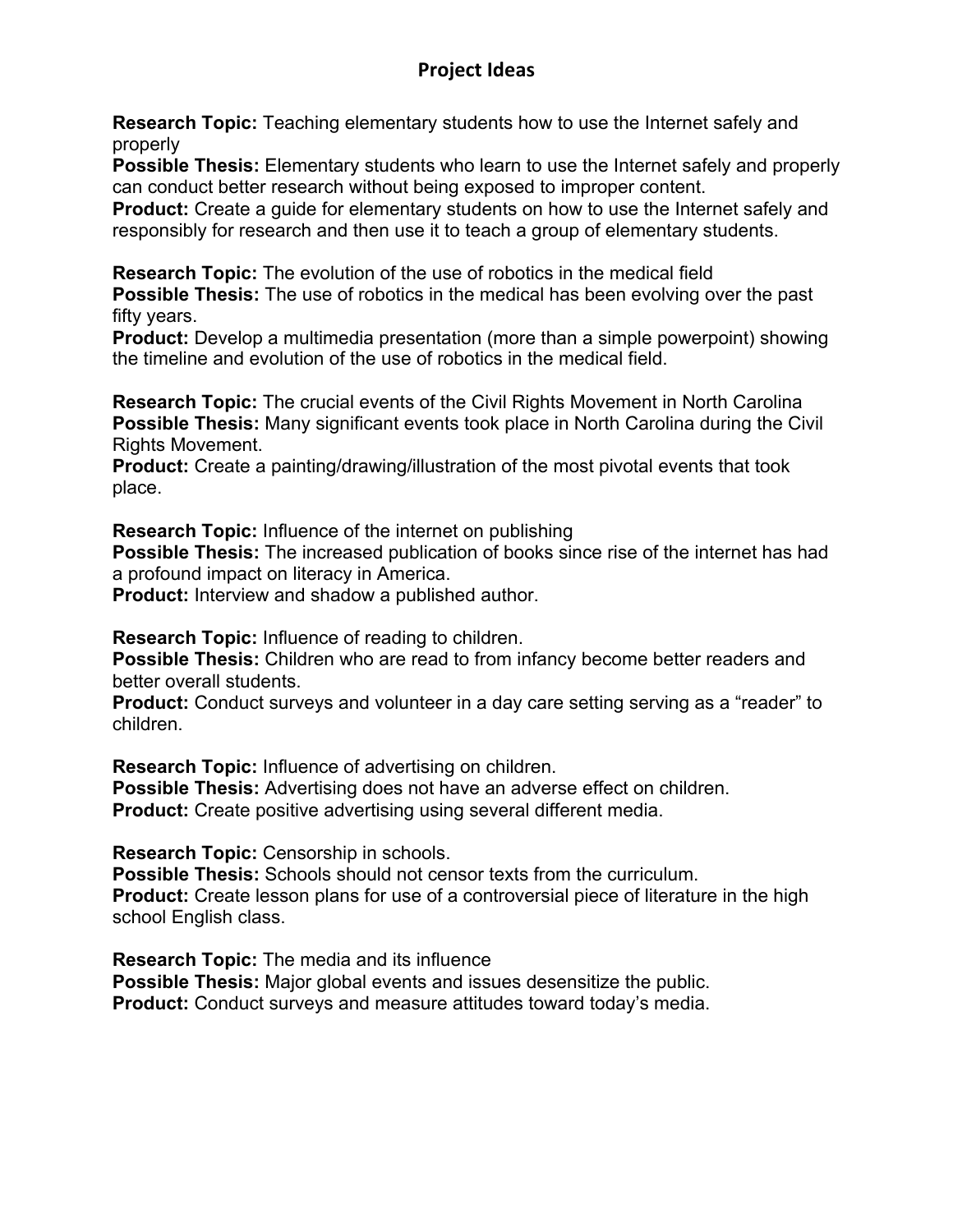# **Project Ideas**

**Research Topic:** Obesity in children and its effects.

**Possible Thesis:** Obese children have weaker academic performance than children who are not obese.

**Product:** Create an awareness education program on active lifestyles in children vs. sedentary lifestyles. (Advertising campaign)

**Research Topic:** Addictive potential of tobacco, the role of public health agencies in reducing tobacco rates, and the fiscal impact of tobacco reduction rates on tobacco farmers.

**Possible Thesis:** There are financially viable options for agriculture other than tobacco farming.

**Product:** Identify alternative agricultural products and put together a multimedia presentation for the county commissioners.

**Research Topic:** A comparison of current diet programs.

**Possible Thesis:** All diets are not created equal.

**Product:** Research and interview with different commercial diet programs, online diet programs, nutritionists and doctors to compare their longterm success rates and weight loss recommendations.

**Research Topic:** Benefits of cardiovascular exercise on blood pressure.

**Possible Thesis:** Daily exercise can improve blood pressure.

**Product:** Compare weight training, cardiovascular exercise and a combination of the two. Conduct an experiment to compare the effects of blood pressure and various types of exercise and publish results in a brochure.

**Research Topic:** Performance enhancing drugs and the US athlete.

**Possible Thesis:** Although famous athletes have been recently convicted of taking performance enhancing drugs, the public opinion of these athletes has not diminished. **Product:** Create a documentary film. Interview or survey high school athletes as to their perception of athletes that

have taken performance enhancing drugs and the possibility that they would take drugs to promote their athletic prowess.

**Research Topic:** The causes and effects of adult illiteracy in North Carolina **Possible Thesis:** Adult illiteracy in North Carolina has a huge impact on our society. **Product:** Create a presentation that includes charts showing the causes and effects of adult illiteracy in North Carolina

**Research Topic:** The role of libraries in the American democratic process **Possible Thesis:** Libraries have played a major role in the American democratic process over the past 50 years.

**Product:** Create a presentation, including a timeline, that shows direct and indirect roles that libraries have played in the American democratic process over the past 50 years.